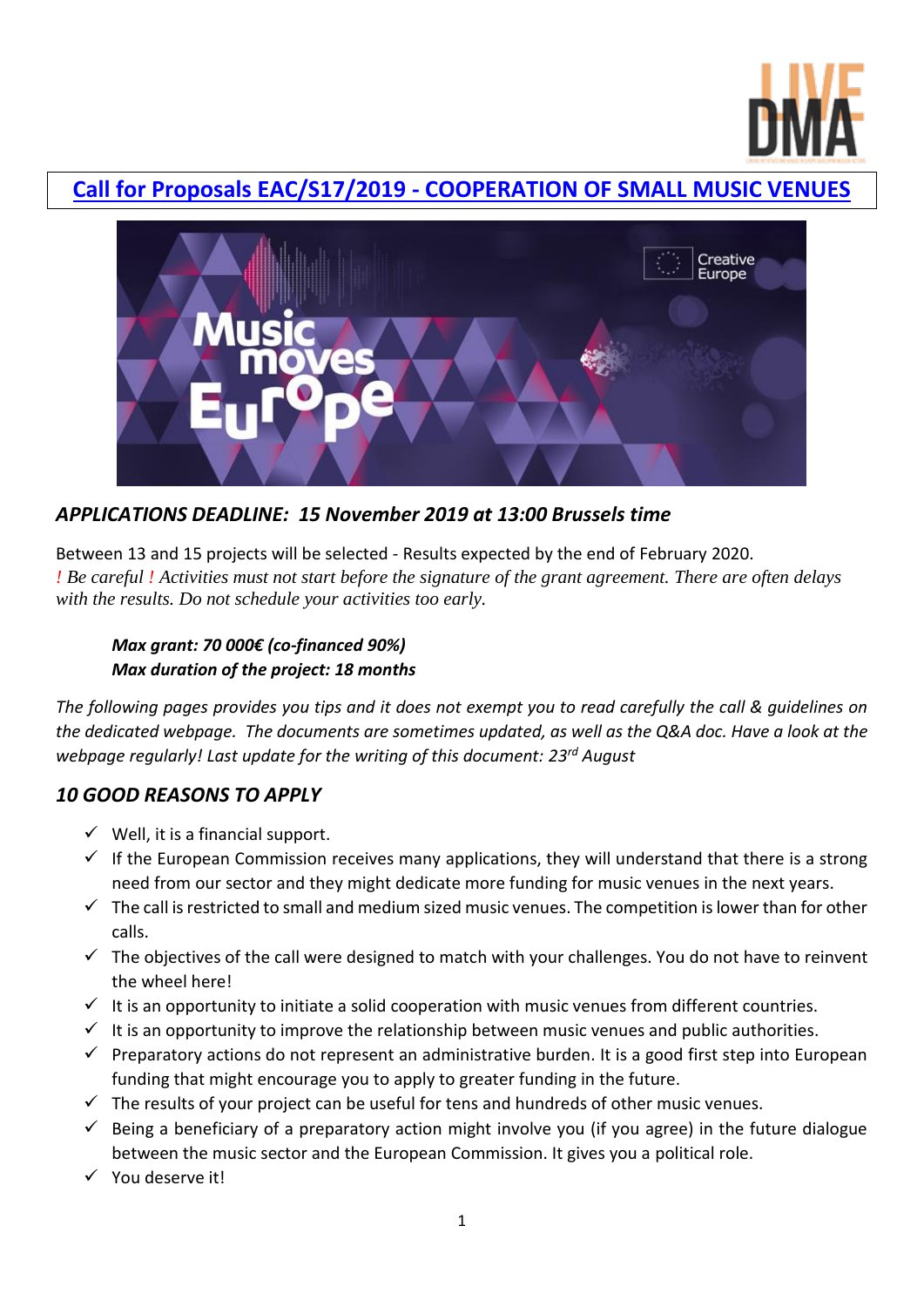

## *1. BACKGROUND INFORMATION*

## *What is a preparatory action?*

This call is published in the context of preparatory actions "Music Moves Europe", to pave a European support to the music sector.

- $\rightarrow$  It's a test phase that might lead to a dedicate programme from 2021
- $\rightarrow$  Think about the example of the European cinema
- $\rightarrow$  This call is dedicated to the cooperation of small/medium sized music venues, and the cooperation between music venues and public authorities in relations with the local communities (audience behaviours and practices, gentrification…) or regulatory environment (urban development, noise emissions…). There are other calls with other priorities (such as professionalization and business skills trainings), where you can apply too. Make sure to have a look at them to see which one matches the best with your project!

## *What is the philosophy behind Music Moves Europe?*

Keep the following sentence in mind, as an issue that your project must answer to:

In a **globalised** world, the music sector faces**shifts/changes/transformations** and must **innovate** to propose **sustainable** solutions.

You will have to describe briefly your broad environment, the new trends and the problems that it raises for your music venue.

*Ex: cities' populations are still growing, which makes people living closer to each other. New housing bring neighbours moving next to music venues and create tensions between the concerts goers who wants to enjoy the nightlife vibrancy of cities and the locals who want quietness.*

"Innovation" does not mean you have to create something completely new out from the void, because you will have to prove that you have the experience and the capacity to run the project. By innovating, the EU means using the opportunity of this funding to **go out of your comfort zone** and implement activities that you could not do without this money. Cooperation is an innovation, because you will work with people you are not used to work with on a daily basis, to find solutions or create new models together.

"Sustainable" does not refer to green practices; it means that the impact of your project will last after the limited time of your project. Your project must "test" solutions that could be a benefit for the transformation of the sector on a long term basis. So it's not only about your project' activities, but mainly what will you get out of it? **What will be the results?** You must think about the expected outcomes of your activities and justify how you will share it with others. Here you can easily mention Live DMA as a dissemination platform. We will be glad to share and highlight your results to all Live DMA members, and advocate for good practices.

These findings will in fact help design the EU's future support for music in the context of the planned new Creative Europe programme post-2020.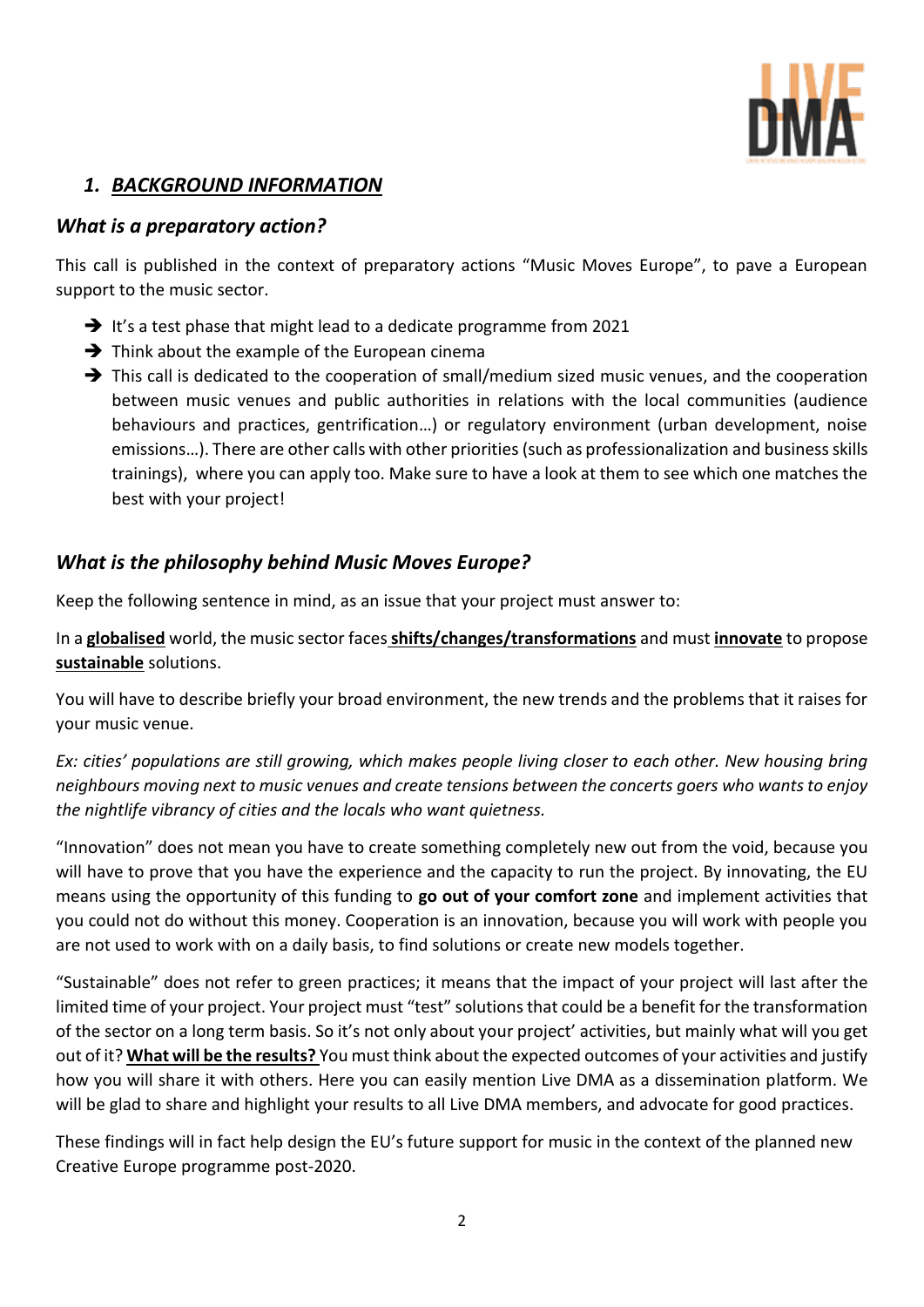

## **Music has potential**

Music represents an interesting sector for the EU because it has an economic significance, especially in terms of employment. It can also be a "soft power" tool to raise Europe in the international relations. This same reflection convinced the EU to invest in the European cinema 30 years ago.

## **Music sector is a fragmented sector**

…and it can be a weakness as much as a strength. On one hand, the music sector represents a real mess; it is very difficult to understand and to map. With such calls, the EU expects to better understand your challenges and hope that your actions will have a structural effect. Music depends a lot on small actors that guarantee access to diversity; they need to cooperate to stay competitive (facing multinational companies). You must also show the role of music venues for the local communities that also justifies why the sector is so fragmented.

## **The subsidiarity principle**

You must prove that music policies at local or national level lack/are insufficient, to justify an intervention at EU level.

## *How to define your objectives?*

### **Why music venues are important?**

- *ARTISTIC ROLE: Creativity / perform original music*
- *ECONOMIC ROLE: Makes cities more attractive and develop their economy*
- *SOCIAL ROLE: Social benefits to local communities: from wellbeing to social engagement.*

### **There are two main threats:**

- Consumption (understand/follow changes in audience practices). *Ex: festivalisation, ticketing issues, impact of digitalisation…*
- Urban and regulatory environment. *Ex: noise and gentrification.*

### **What can be solutions?**

- Collaborations between music venues
- Collaboration with public authorities

You must clearly mention **what is your specific objective** (cooperation between music venues and/or collaboration with public authorities/ both). You do not have to do both!

### **Type of eligible activities:**

- Peer learning, exchange of experience and best practices
- Staff exchange
- Develop business or night time strategies
- Dialogue with local communities and/or authorities
- Communication campaigns to show the role of music venues
- Communication and dissemination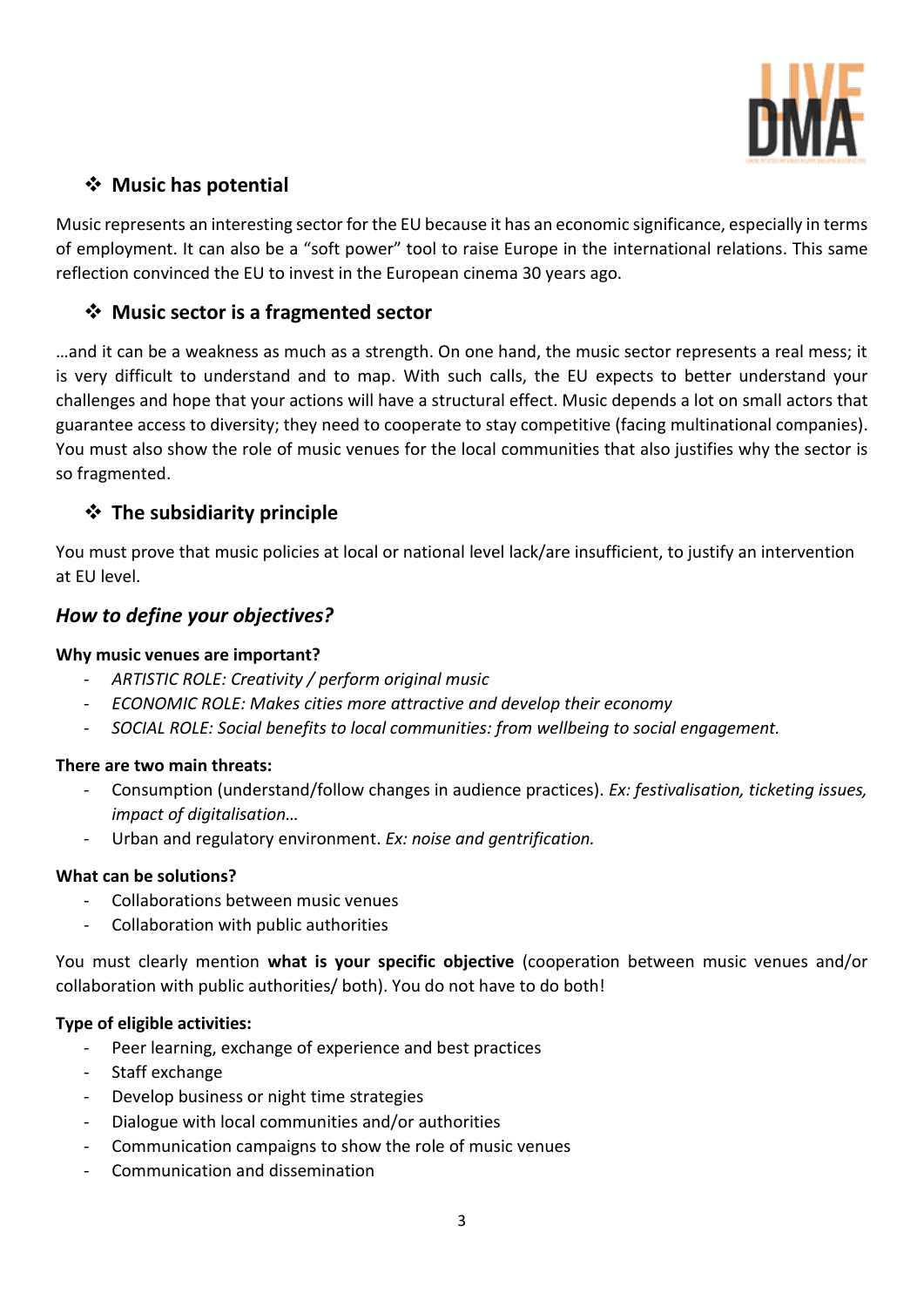

It seems like the organisation of concerts is not part of the eligible costs. However, you are free to imagine the format of your activities. You do not have to realize all these type of activities, but remember that communication and dissemination are important for the EU and that you should include it in your activities.

# *2. THE APPLICATION*

# *Go here:<https://ec.europa.eu/eusurvey/runner/SmallMusicVenues>*

You have to fill in the cells and attach all the documentation. The most important one is the grant agreement.

## **Eligibility**

- You must have a legal status (you cannot apply on your own personal name)
- The partners can be public or private entities (non-profit or profitable)
- You must have a consortium:

*"be a consortium of single entities from at least two different eligible countries, operating small music venue (up to 400 capacity), or a consortium made up of public or private entities, not necessarily from different eligible countries, of which at least one operates a music venue with a capacity up to 400."* Entities affiliated to the beneficiary are not eligible

### **List of eligible countries**

#### **EU member states**

- Austria
- Belgium
- **•** Bulgaria
- Croatia
- Cyprus

Denmark

- Czech Republic
- Finland • France

Estonia

- **•** Germany
- Greece
- Hungary
- Ireland
- Italy
- Latvia
- Lithuania
- Luxembourg
- Malta
- Netherlands
- Poland
- Portugal
- Romania
- Slovakia
- Slovenia
- Spain
- Sweden
- United Kingdom

### **Non-EU member state but with a Creative Europe agreement**

- Iceland
- Norway
- Albania
- **•** Bosnia and Herzegovina
- North Macedonia
- Montenegro
- Republic of Serbia
- Georgia
- Moldova
- Ukraine
- Tunisia
- Armenia
- Kosovo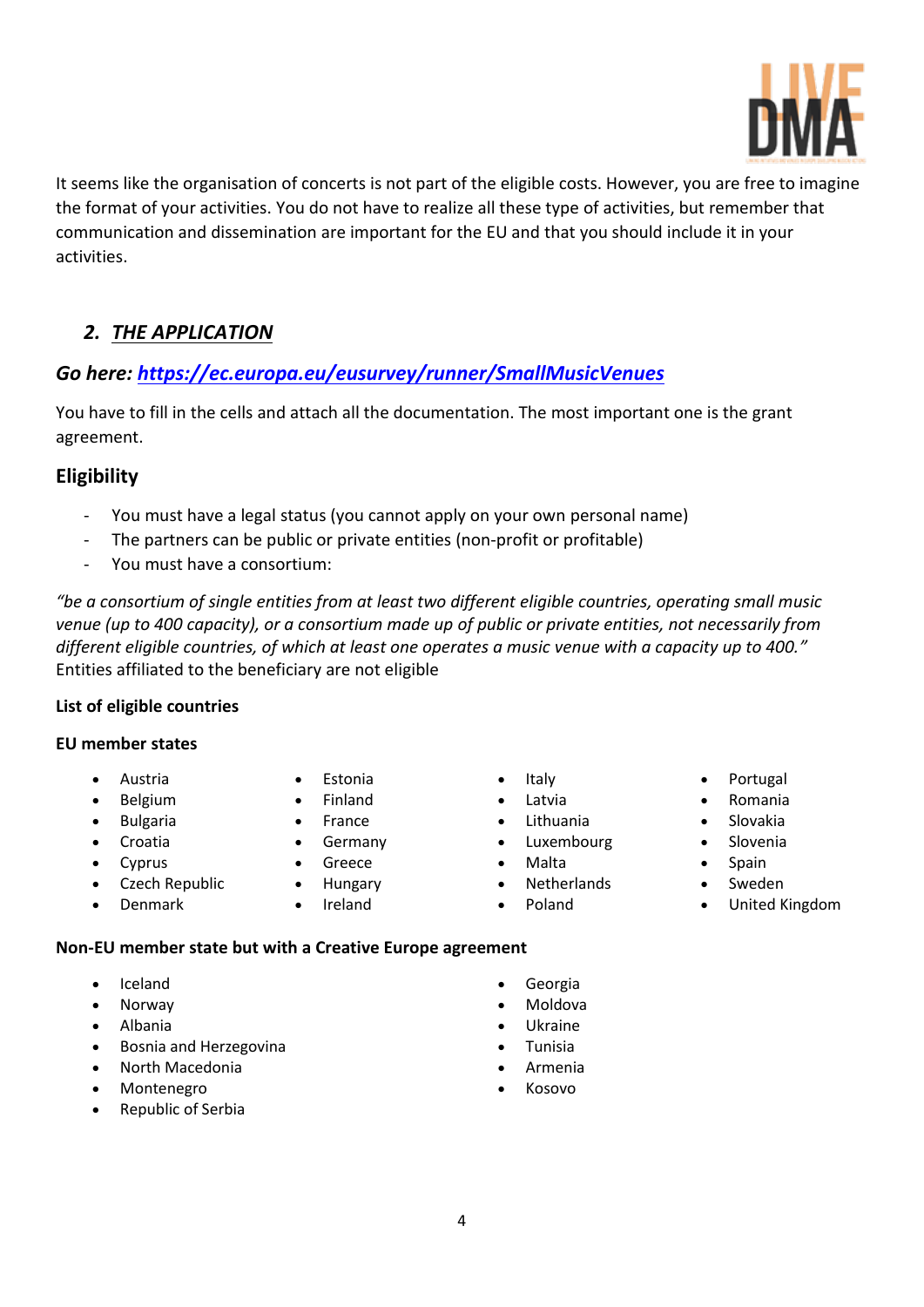

About United Kingdom: as long as the UK is part of the EU, projects with partners from the UK will be eligible. If/when the UK leaves the EU, without negotiating a Creative Europe agreement (which might take time), projects with partners from the UK will not be eligible anymore, even if the project has already started.

## **The Grant application form**

Preferably in English. It seems like the grant application is a standard form, used for different calls. There are information about natural persons or financial audit that can be confusing, just do not care about it.

What is an action? It can be an activity: workshop, training... but it can also be "management", "communication", or "dissemination".

## **Create your Budget with a co-financing rate of 90%**

#### **Maximum grants available**

EUR 70 000 for projects comprising of at least 4 project partners having their legal seats in at least 3 different countries.

- = Total budget for the project 77 800€
- $= 7800 \epsilon$  on your own

EUR 50 000 for projects comprising of at least 3 project partners having their legal seats in at least 2 different countries.

- = Total budget for the project 55 500€
- $= 5500E$  on your own
- EUR 30 000 for projects comprising 2 project partners.
- = Total budget for the project 33 330€
- $= 3330E$  on your own

EUR 30.000 for projects, regardless the number of partners, where the project partners have their legal seats in the same country.

- $=$  Total budget for the project 33 330 $\epsilon$
- $= 3330E$  on your own

#### **What's "on your own"?**

- the beneficiary's own resources (incomes from other activities)
- income generated by the action or work programme (if you decide that participants pay a small fee to attend a workshop for instance)
- financial contributions from third parties (a national or local grant about this same project)